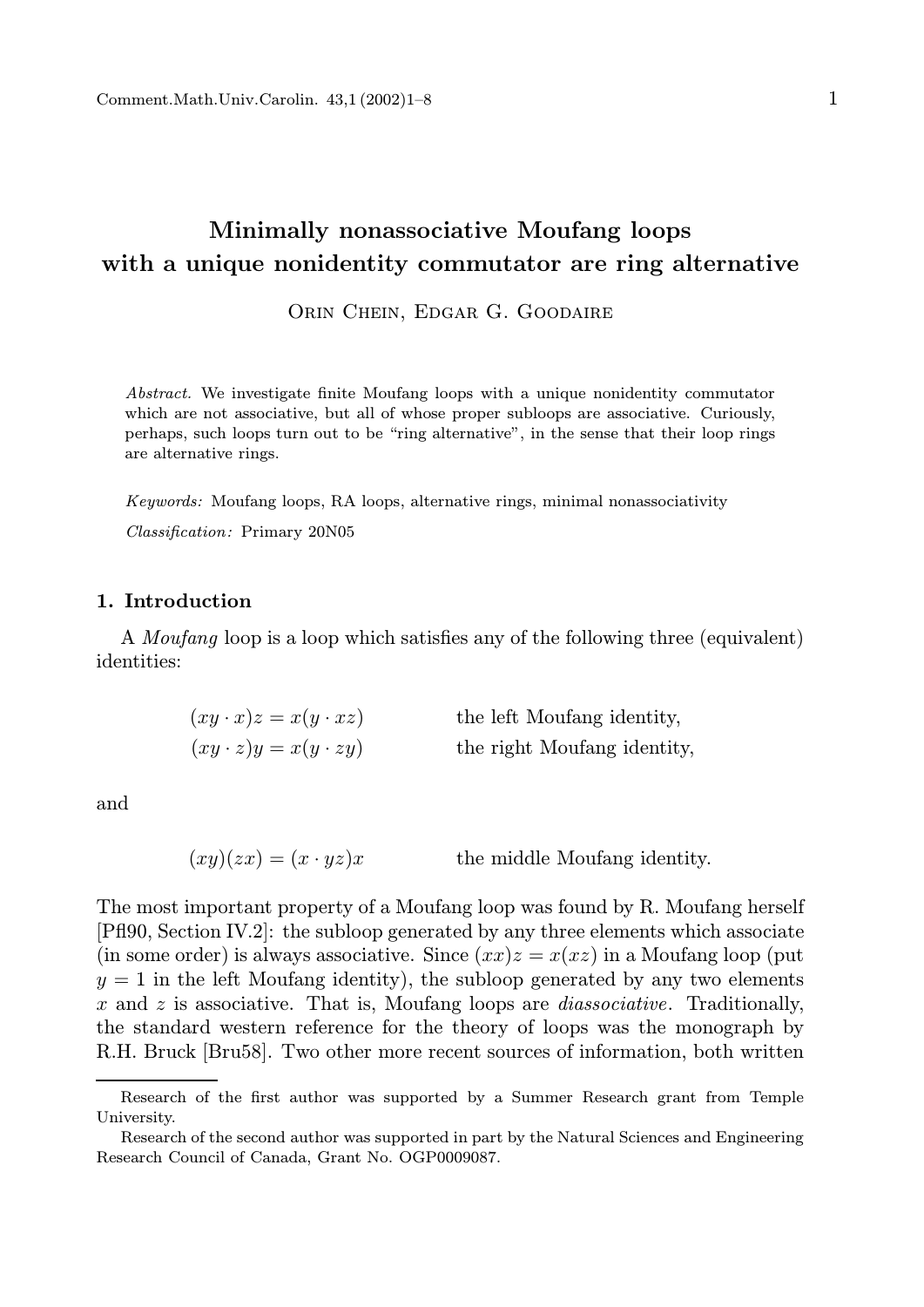in a more leisurely style, are a textbook by Hala Pflugfelder [Pfl90] and Chapter II of a monograph by the second author, E. Jespers and C.P. Milies [GJM96].

In this paper, we call a Moufang loop *minimally nonassociative* if it is not associative but all its proper subloops are associative. Evidently, this condition is equivalent to the statement that  $L$  is generated by any three elements which do not associate. A minimally nonassociative loop must be indecomposable because  $L = G \times H$  with G and H proper subloops implies that L is associative.

If x, y and z are elements of a loop L, we denote by  $(x, y)$  the commutator of x and y and, by  $(x, y, z)$ , the associator of x, y and z. These elements are defined by the equations

$$
xy = (yx)(x, y)
$$
 and  $(xy)z = (x \cdot yz)(x, y, z)$ .

We begin with two lemmas, the first due to R.H. Bruck [Bru58, Lemma 5.5, p. 125] and the second to the authors [CG90b, Lemma 3].

**Lemma 1.1.** Let L be a Moufang loop in which  $(x, y, (y, z)) = 1$  is an identity. Then  $(x^n, y, z) = (x, y, z)^n$  for all  $x, y, z \in L$  and all integers n. Moreover, the associator  $(x, y, z)$  lies in the centre of the subloop generated by x, y and z.

Lemma 1.2. Let L be a Moufang loop with a unique nonidentity commutator s. Then s is central of order 2,  $(x^2, y) = 1$  for all  $x, y \in L$  and, for any  $x, y, z \in L$ ,  $(x, y, z)^3$  is either 1 or s. Moreover, L is an extra loop (see Section 2 for the definition) if and only if s is also a unique nonidentity associator in L.

Our interest in minimally nonassociative Moufang loops derives from a 1903 paper by G.A. Miller and H.C. Moreno, who studied nonabelian groups, all of whose proper subgroups are abelian ([MM03]). Such groups, together with a construction of the first author ([Che74, Theorem 1]), lead quickly to a family of minimally nonassociative Moufang loops. Let  $G$  be a group,  $u$  an element not in G and  $L = G \cup Gu$  the disjoint union of G and  $Gu = \{ gu | g \in G \}$ . Extending the multiplication from  $G$  to  $L$  by the rules

(1.1) 
$$
g(hu) = (hg)u
$$

$$
(gu)h = (gh^{-1})u
$$

$$
(gu)(hu) = h^{-1}g
$$

produces a Moufang loop, denoted  $M(G, 2)$ , which is not associative if and only if G is not abelian ([Che74]). Clearly, if  $M(G, 2)$  is minimally nonassociative, then G must be one of the groups arising in the work of Miller and Moreno, and the converse is also true because of the lemma which follows.

**Lemma 1.3.** Let G be a nonabelian group and let K be a subloop of the Moufang loop  $L = M(G, 2)$ . Then either K is a subgroup of G or  $K = M(H, 2)$  where H is some subgroup of G.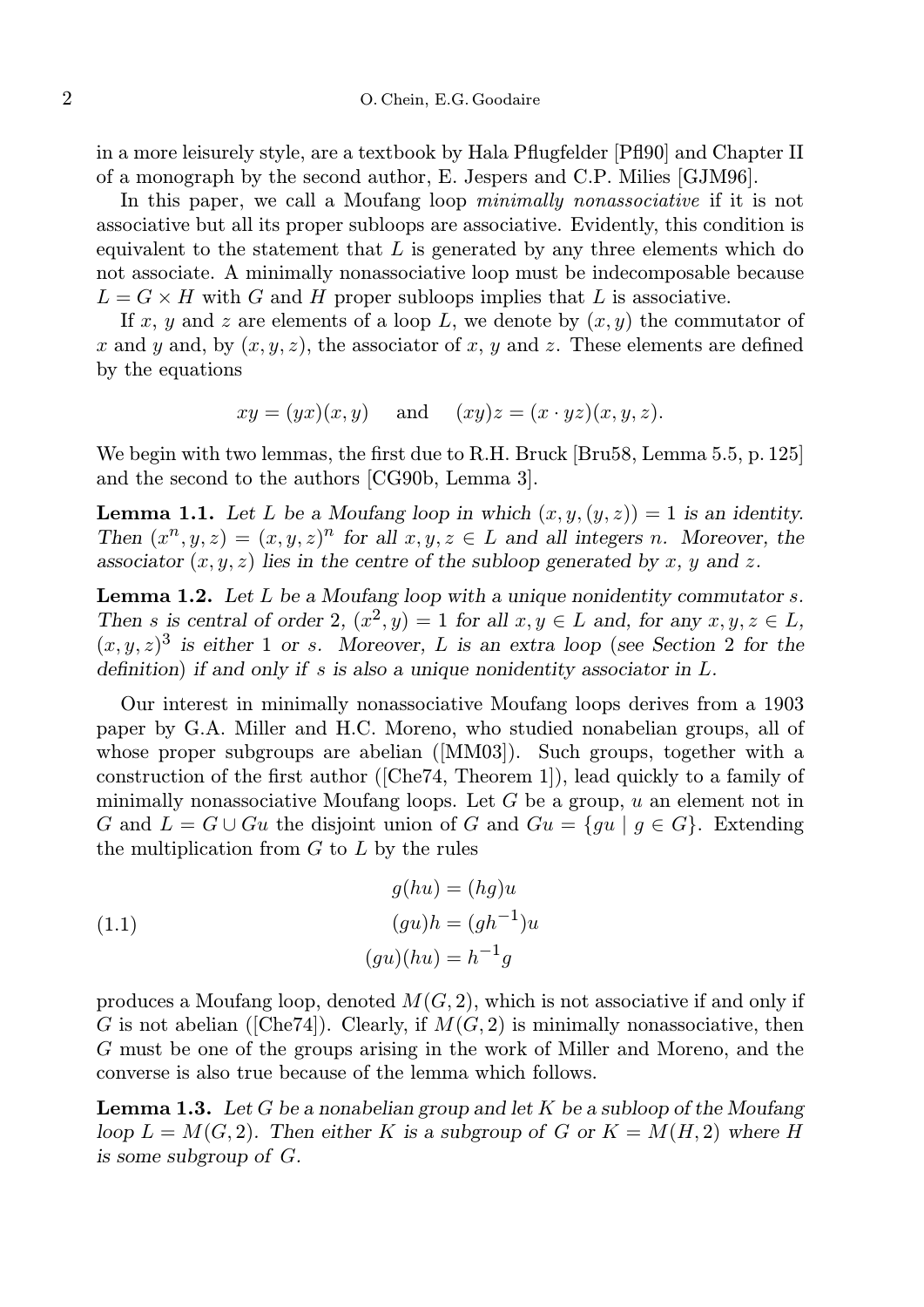**PROOF:** If  $K \subseteq G$  there is nothing to prove, so assume there is an element of the form  $v = au$  in K. We prove that  $K = K_1 \cup K_1v = M(K_1, 2)$ , with  $K_1 = K \cap G$ . Clearly,  $K_1 \subseteq K$  and  $K_1 v \subseteq K$ , by closure, so it suffices to show  $K \subseteq K_1 \cup K_1v$ . Let  $x \in K$ . Then  $x \in K_1$  or else  $x = gu$  for some  $g \in G$ . In the latter case,  $x = gu = (a^{-1}g)(au) = (a^{-1}g)v \in K_1v$  since  $a^{-1}g$  is clearly in G and  $a^{-1}g = (gu)(au) \in K_1$ . This establishes  $K \subseteq K_1 \cup K_1v$  and so  $K = K_1 \cup K_1v$ . It remains to show that multiplication in  $K$  is in accordance with the rules given in (1.1). This is the case since, for  $q, h \in G$ ,

$$
g(hv) = g[h(au)] = g(ah \cdot u) = (ahg)u = (hg)(au) = (hg)v
$$
  
( $gv)h = (g \cdot au)h = (ag \cdot u)h = (agh^{-1})u = (gh^{-1})(au) = (gh^{-1})v$ 

and

$$
(gv)(hv) = [(ag)u][(ah)u] = (ah)^{-1}(ag) = h^{-1}g.
$$

**Corollary 1.4.** Let G be a nonabelian group. The Moufang loop  $M(G, 2)$  is minimally nonassociative if and only if G has the "Miller-Moreno property": every proper subgroup of G is abelian.

Many of the loops which appear in this paper are of the form  $M(G, *, g_0)$ , a type more general than  $M(G, 2)$ . These too were originally identified by the first author ([Che78, Theorem 2′ ]). Within a decade, they came into prominence when it was discovered that if a loop ring  $RL$  is an alternative ring, where the coefficient ring R has characteristic different from 2, then  $L = M(G, *, g_0)$  ([GP87], [GJM96, Theorem IV.3.1]).

To construct the loop  $M(G, *, g_0)$ , one starts with a nonabelian group G which possesses an *involution*  $g \mapsto g^*$  (that is, an antiautomorphism of period two) such that  $gg^*$  is in the centre of G for all  $g \in G$ . Take a central element  $g_0 \in G$  and an element u not in G and form the set  $L = G \cup Gu$ . Define multiplication in L by extending multiplication from  $G$  with the rules

(1.2) 
$$
g(hu) = (hg)u
$$

$$
(gu)h = (gh^*)u
$$

$$
(gu)(hu) = g_0h^*g.
$$

Then L is a Moufang loop, denoted  $M(G, *, g_0)$  ([GJM96, § II.5.2]), which is not associative. As noted, certain loops of this kind are ring alternative, RA for short; that is, they have alternative loop rings in characteristic different from 2, and hence in any characteristic ([CG90a, Corollary 2.4]). Curiously, the loops which arise in this paper are ring alternative.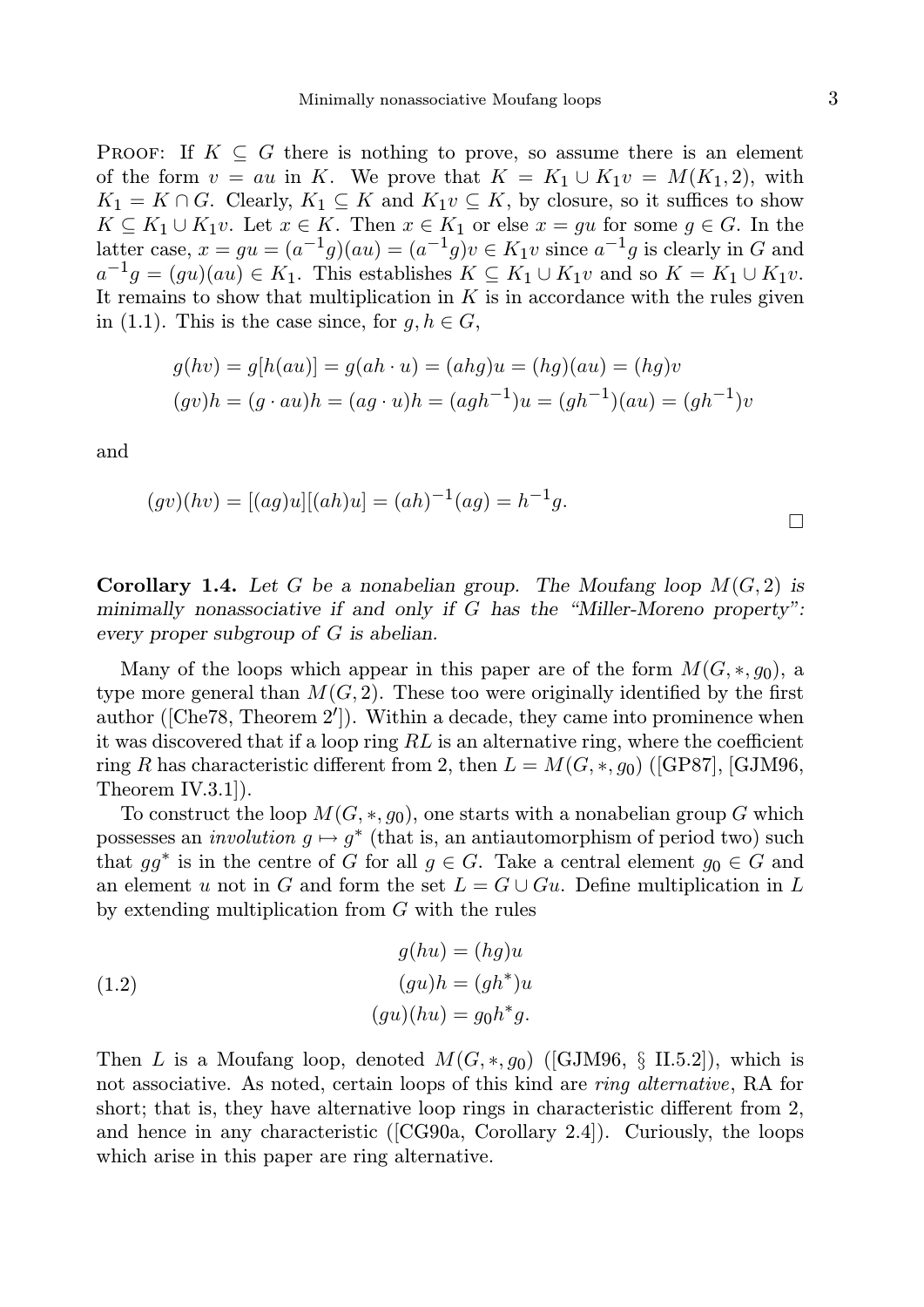### 2. Main results

The *centrum* of a loop L is the set

$$
\mathcal{C}(L) = \{ a \in L \mid (a, x) = 1 \text{ for all } x \in L \},
$$

the nucleus is the subloop

$$
\mathcal{N}(L) = \{ a \in L \mid (a, x, y) = (x, a, y) = (x, y, a) \text{ for all } x, y \in L \}
$$

and the centre is the (normal) subloop

$$
\mathcal{Z}(L) = \{ a \in \mathcal{N}(L) \mid (a, x) = 1 \text{ for all } x \in L \}.
$$

A loop is extra if it satisfies the identity

$$
(xy \cdot z)x = x(y \cdot zx).
$$

Extra loops were investigated by F. Fenyves, who showed that they are Moufang ([Fen68]). Later, D.A. Robinson and the first author showed that extra loops are precisely those Moufang loops in which all squares of elements are in the nucleus  $([CR72]).$ 

**Theorem 2.1.** Let L be a minimally nonassociative finite Moufang loop with a unique nonidentity commutator, s. Then s is also a unique nonidentity associator and  $L$  is an RA loop; that is, for any (commutative, associative) coefficient ring  $R$ , the loop ring RL is alternative.

PROOF: By Lemma 1.2, s is central of order 2 and  $x^2 \in \mathcal{C}(L)$  for any x. Let x and  $y$  be elements of  $L$  which do not commute. Using diassociativity, we have

$$
(xy)^2 = xyxy = sx^2y^2
$$
  
\n
$$
(xy)^3 = sx^2y^2xy = sx^3y^3
$$
 since  $y^2 \in C(L)$   
\n
$$
(xy)^4 = sx^3y^3xy
$$
  
\n
$$
= s^3y^2yxy
$$
  
\n
$$
= s^2x^3y^2xy^2 = x^4y^4
$$
 since  $s^2 = 1$ 

and, in general,

$$
(xy)^n = \begin{cases} x^n y^n & n \equiv 0 \text{ or } 1 \pmod{4} \\ sx^n y^n & n \equiv 2 \text{ or } 3 \pmod{4}. \end{cases}
$$

Thus

$$
(xy)^{2^t} = x^{2^t}y^{2^t}
$$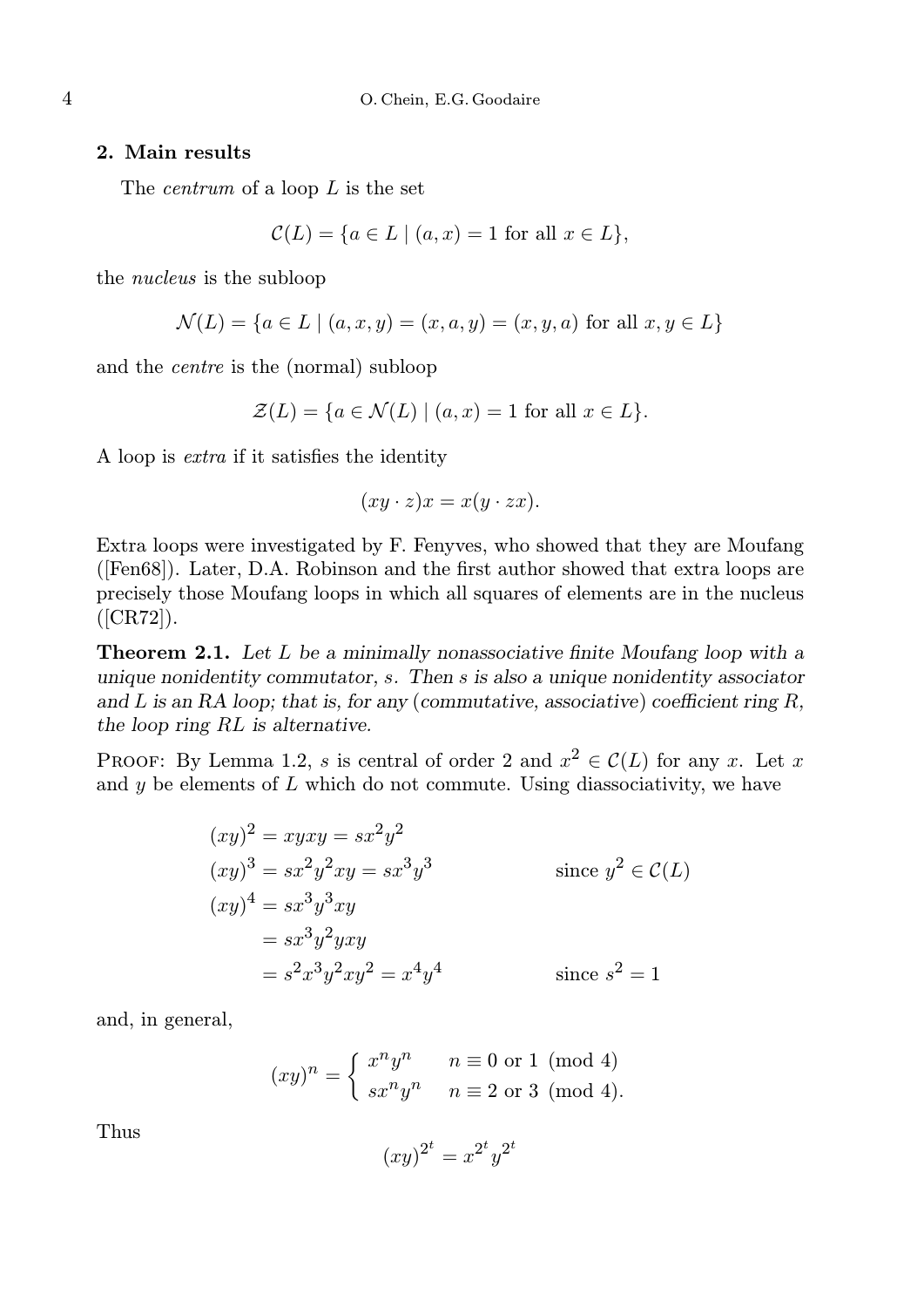for any  $t > 0$ , an equation which holds also in the case that x and y commute. It follows that the set  $L_0$  of elements in L which have 2-power order is a subloop of  $L_0$  and a normal subloop since inner maps in a Moufang loop preserve order. (See [GJM96,  $\S$  1.9 and Theorem 3.3].) Now let x be an element of odd order  $2k+1$ . Then  $x = (x^{-k})^2$  shows that  $x \in \mathcal{C}(L)$ . We conclude that the subset A of L consisting of elements of odd order is also a normal subloop of L. An elementary argument shows that  $L = L_0A$  and hence  $L \cong L_0 \times A$ . Since a minimally nonassociative loop is indecomposable, it follows that  $L = L_0$  is a 2-loop.

Next, we note that centrality of s implies the identity  $(x, y, (y, z)) = 1$ , so, by Lemma 1.1, the associator  $(x, y, z)$  lies in the centre of the subloop generated by  $x, y, z$ . Since L is minimally nonassociative (and hence generated by any three elements which do not associate), this subloop is either trivial or the entire loop L. It follows that associators in L are central and that  $L/Z(L)$  is an abelian group.

Let  $x, y, z \in L$ . Lemma 1.2 implies that  $(x, y, z)^6 = 1$  and so, since L is a 2-loop,  $(x, y, z)^2 = 1$ . By Lemma 1.1,  $(x^2, y, z) = (x, y, z)^2 = 1$ . Thus,  $x^2 \in \mathcal{N}(L)$  for any  $x \in L$ , so L is an extra loop by [CR72] and Lemma 1.2 tells us that s is a unique nonidentity associator. Since also  $x^2 \in \mathcal{C}(L)$ , we have in fact that  $x^2 \in \mathcal{Z}(L)$  for any x. Thus  $L/Z(L)$  is an abelian group of exponent 2. Since L can be generated by 3 elements, the same is true for  $L/Z(L)$ , so  $L/Z(L) \cong C_2 \times C_2 \times C_2$ . (Note that if there were some collapsing and  $L/Z(L)$  could be generated by two elements, then L would be associative, contrary to assumption.)

It is easily seen that  $L = \langle \mathcal{Z}(L), a, b, u \rangle$  is generated by its centre and three elements  $a, b, u$ . Since  $L$  is not commutative, we may pick these elements so that  $ab \neq ba$ . Let  $G = \langle \mathcal{Z}(L), a, b \rangle$  be the subloop of L generated by a, b and  $\mathcal{Z}(L)$ . By diassociativity and the definition of centre,  $G$  is a group. Since it contains  $a$ and b, it is not abelian and it contains s.

Since  $g_0 = u^2 \in \mathcal{Z}(L) \subseteq G$  and  $\theta: g \mapsto u^{-1}gu$  maps G to  $G$  — after all,  $u^{-1}gu$  is either g or sg — we may apply Theorem 1 of [Che78] and conclude that  $L = G \cup Gu$  with multiplication given by the rules

$$
g(hu) = [(g\theta)(h\theta)]\theta^{-1}u
$$

$$
(gu)h = [g(h\theta^{-1})]u
$$

$$
(gu)(hu) = [(g\theta)h]\theta^{-1}g_0,
$$

where  $g, h \in G$ . We claim that  $\theta$  is an antihomomorphism, in which case these rules are precisely those of (1.2) with  $* = \theta$ . Since,  $gg^* = gu^{-1}gu = g^2$  or  $sg^2$  is central, it would follow immediately that  $L = M(G, *, g_0)$ .

To prove that  $\theta$  is an antihomomorphism, we must prove that

(2.1) 
$$
u^{-1}(xy)u = (u^{-1}yu)(u^{-1}xu)
$$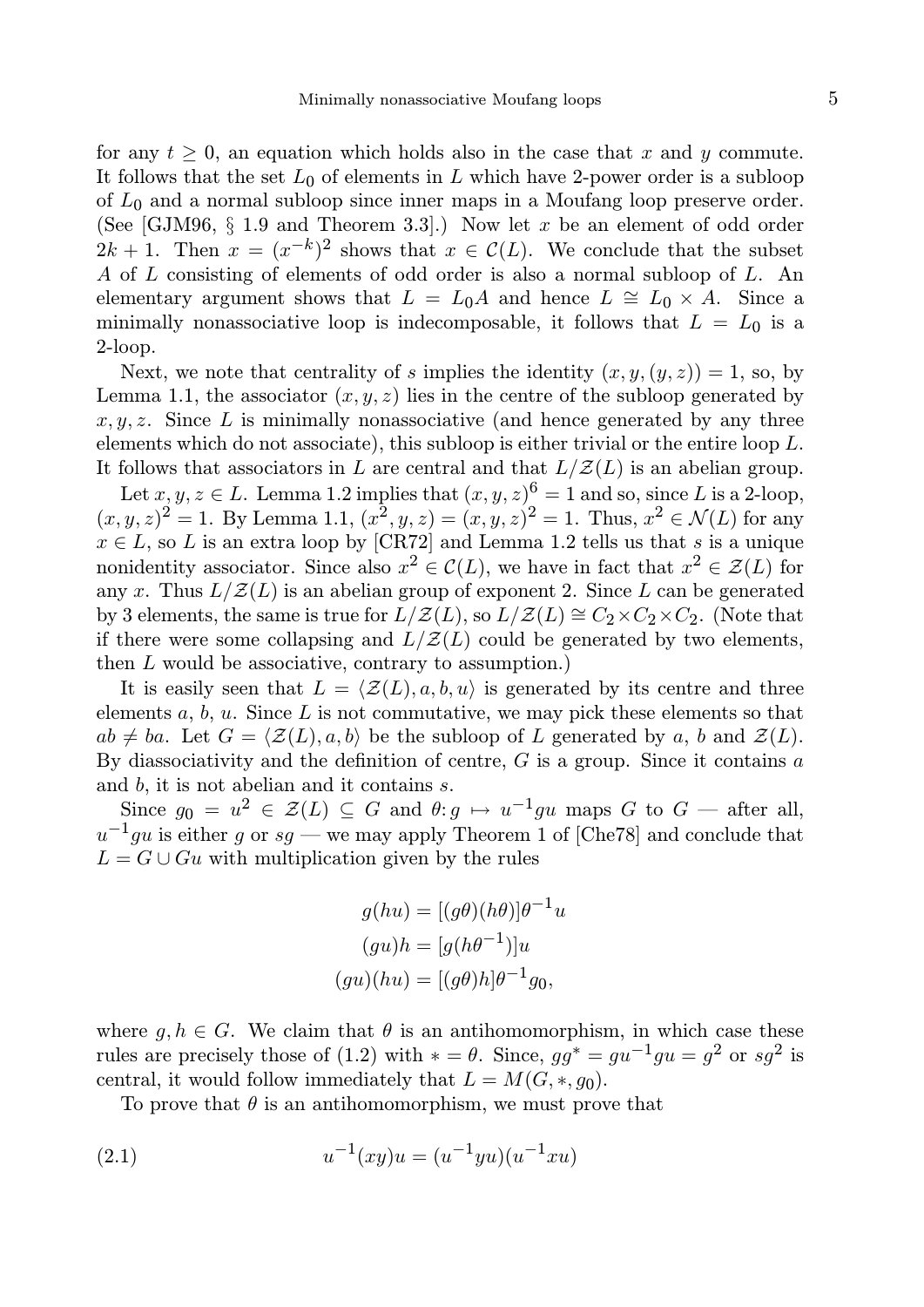for all  $x, y \in G$ . Since  $a^2$  and  $b^2$  are central, the quotient group  $G/\mathcal{Z}(G) \cong C_2 \times C_2$ . Thus  $G = \mathcal{Z} \cup \mathcal{Z} a \cup \mathcal{Z} b \cup \mathcal{Z} ab$ . If x is central, both sides of (2.1) are  $xu^{-1}yu$ . If x and y come from the same one of the three cosets  $\mathcal{Z}_a$ ,  $\mathcal{Z}_b$ ,  $\mathcal{Z}_a$ ,  $\mathcal{Z}_b$ , then  $xy \in \mathcal{Z}$ (note that  $abab = sa^2b^2$ ), so  $y = zx$  for some  $z \in \mathcal{Z}$ , and each side of (2.1) is  $\sum_{x} x^{-1}x^2u$ , by diassociativity. Suppose x and y are in different cosets (and neither is central). Then  $(x, y) \neq 1$ . Also, x, y and u do not associate because a, b and u do not associate. Thus x, y and  $u^{-1}$  do not associate, so  $(x, y) = s = (x, y, u^{-1})$ . Let  $t = (u^{-1}yu)(u^{-1}xu)$ . By the right Moufang identity, diassociativity and the centrality of  $u^2$ ,

$$
tu = (u^{-1}y)[u(u^{-1}xu)u] = (u^{-1}y)(xu^2) = (u^{-1}y \cdot x)u^2.
$$

Since commutators and associators in L are central,

$$
t = (u^{-1}y \cdot x)u
$$
  
=  $(u^{-1} \cdot yx)u(u^{-1}, y, x)$   
=  $u^{-1}(yx)u(u^{-1}, y, x)$   
=  $[u^{-1}(xy)u](x, y)(u^{-1}, y, x) = u^{-1}(xy)u,$ 

the last equality following from  $(x, y) = s = (u^{-1}, y, x)$ . We have established that  $\theta$  is indeed an antihomomorphism, so  $L = M(G, *, g_0)$  with  $* = \theta$ .

Since  $G/Z(G) \cong C_2 \times C_2$ , G has the so-called "LC property" ([CG86, pp. 305– 306], [GJM96, Proposition III.3.6]). Thus L is an RA loop by [GJM96, Corollary III.3.4].

#### 3. Loops of the form  $M(G, *, q_0)$

This paper has brought to the fore once again loops of the form  $M(G, *, q_0)$ . In this final section, we determine when such loops are minimally nonassociative and, in particular, which RA loops are minimally nonassociative. Corollary 1.4 gave the answer when  $g^* = g^{-1}$  and  $g_0 = 1$ .

**Theorem 3.1.** Let  $L = M(G, \ast, g_0)$  for some nonabelian group G, involution  $g \mapsto g^*$  of G and  $g_0 \in \mathcal{Z}(G)$ . If L is minimally nonassociative and  $H^* \subseteq H$  for every nonabelian subgroup H of G, then  $G = \langle a, b, g_0 \rangle$  for any noncommuting elements  $a, b \in G$ . Conversely, if G is a 2-group such that  $G = \langle a, b, q_0 \rangle$  whenever  $a, b \in G$  do not commute (for example, if G is a 2-group with the Miller-Moreno property), then L is minimally nonassociative.

PROOF: Suppose L is minimally nonassociative and  $a, b \in G$  do not commute. Then  $H = \langle a, b, g_0 \rangle$  is a nonabelian group and  $L_1 = M(H, *, g_0)$  is a subloop of L which is not associative. Thus  $L_1 = L$ , so  $H = G$ . Conversely, let G be a 2-group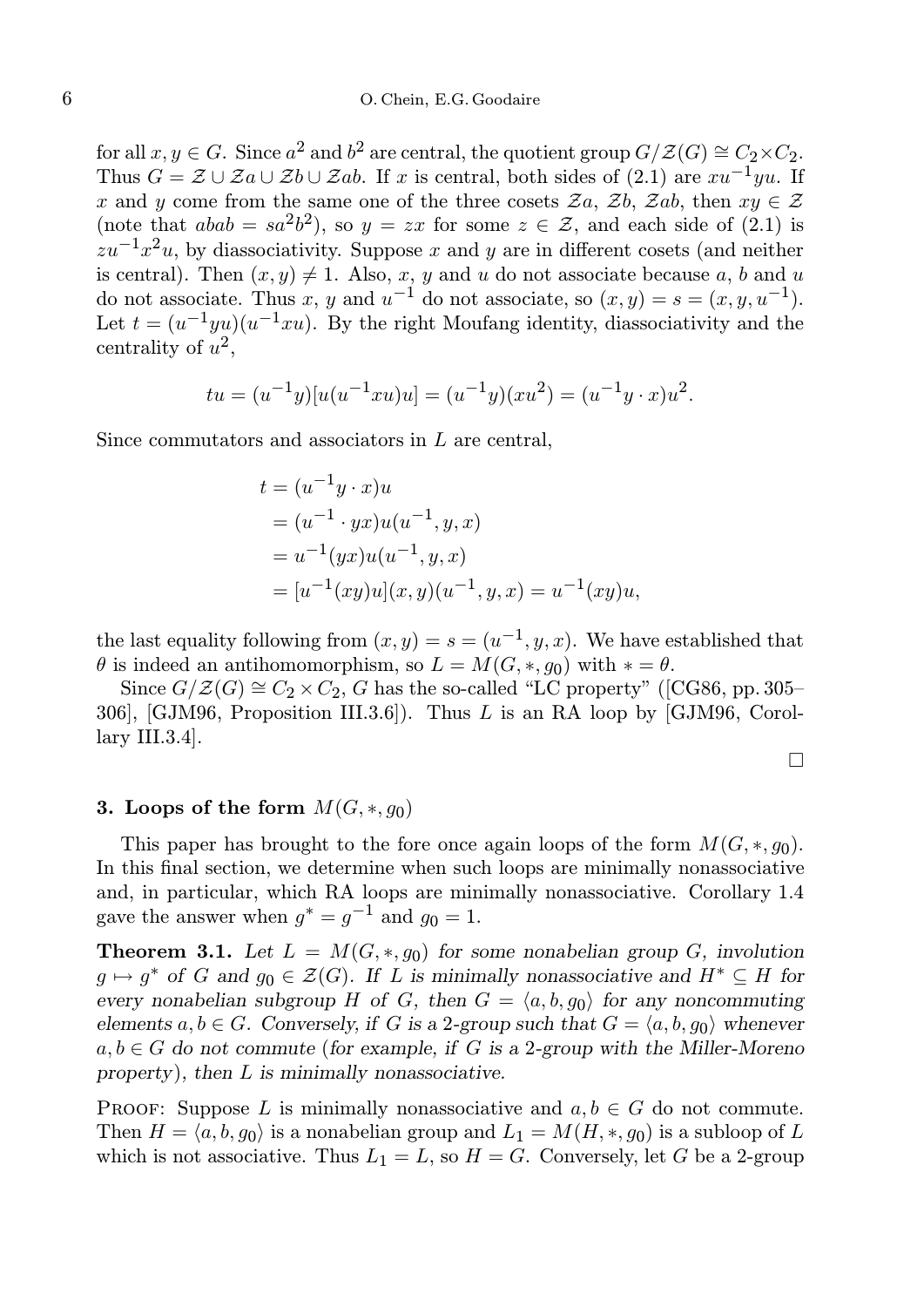and suppose  $G = \langle a, b, q_0 \rangle$  for any noncommuting elements  $a, b \in G$ . Let x, y and z be any three elements of L which do not associate. We prove that  $\langle x, y, z \rangle = L$ . There are apparently eight cases to explore, according as  $x, y, z$  are of the form g or gu,  $g \in G$ . In fact, observations such as  $\langle g, hu, ku \rangle = \langle g, (hu)(ku), ku \rangle$  and  $(hu)(ku) \in G$ , show that it is sufficient simply to examine the case  $x = g$ ,  $y = h$ ,  $z = ku$ , with  $q, h, k \in G$ .

Let  $a = (g, h, ku)$  be the associator of g, h and ku. Since

$$
(gh)(ku) = (kgh)u
$$
 and  $g(h \cdot ku) = g(kh \cdot u) = (khg)u$ ,

we must have  $(kgh)u = [(khg)u]a$ . It follows that  $a \in G$  and  $kgh = khga^*$  so that  $a^* = g^{-1}h^{-1}gh = (g, h)$ . Since  $(x, y, z) \neq 1$ , it follows that  $(g, h) \neq 1$  so, by hypothesis,  $G = \langle g, h, g_0 \rangle$ . Write  $k = wg_0^{\gamma}$  with w a word in g and h. We have

$$
\langle g,h,ku\rangle=\langle g,h,g_0^\gamma u\rangle=\langle g,h,u^{2\gamma+1}\rangle
$$

since  $g_0 = u^2$ . Since G is 2-group,  $u^n = 1$  for some n, a power of 2. Writing  $in + j(2\gamma + 1) = 1$  for integers i and j, we have  $u = u^{in+j(2\gamma+1)} = (u^{2\gamma+1})^{j}$ and so  $\langle g, h, ku \rangle = \langle g, h, u \rangle$ . But  $g_0 = u^2$ , so  $G = \langle g, h, g_0 \rangle \subseteq \langle g, h, u \rangle$ . Thus  $L = G \cup Gu \subseteq \langle q, h, u \rangle$ , which implies equality and the desired result.

**Corollary 3.2.** An RA loop  $L$  in which every element has finite order is minimally nonassociative if and only if it is indecomposable and of the form  $L =$  $M(G, *, g_0)$  for some nonabelian group which satisfies  $G = \langle a, b, g_0 \rangle$  for any noncommuting elements  $a, b \in G$ .

**PROOF:** Suppose the RA loop  $L$  is minimally nonassociative. We remarked in the introduction that  $L$  must be indecomposable. It is known that  $L$  is of the form  $L = M(G, \ast, q_0)$  and that L has a unique nonidentity commutator s such that  $g^* = g$  or  $g^* = sg$  for  $g \in G$  ([GJM96, Theorem IV.3.1]). It follows readily that  $H^* \subseteq H$  for any nonabelian subgroup H of G, so  $G = \langle a, b, g_0 \rangle$  for any noncommuting elements  $a, b \in G$  by the theorem.

The converse follows directly from Theorem 3.1 because if every element of an RA loop  $L = M(G, *, g_0)$  has finite order and L is indecomposable, then G is a  $2$ -group ([CG86, Theorem 6], [GJM96, Corollary V.1.4].

Remark 3.3. Finite indecomposable RA loops fall into seven categories which have been denoted  $\mathcal{L}_1, \ldots, \mathcal{L}_7$  ([JLM95], [GJM96, § V.3]). Direct application of Corollary 3.2 shows that all loops in classes  $\mathcal{L}_2$ ,  $\mathcal{L}_4$  and  $\mathcal{L}_6$  are minimally nonassociative.